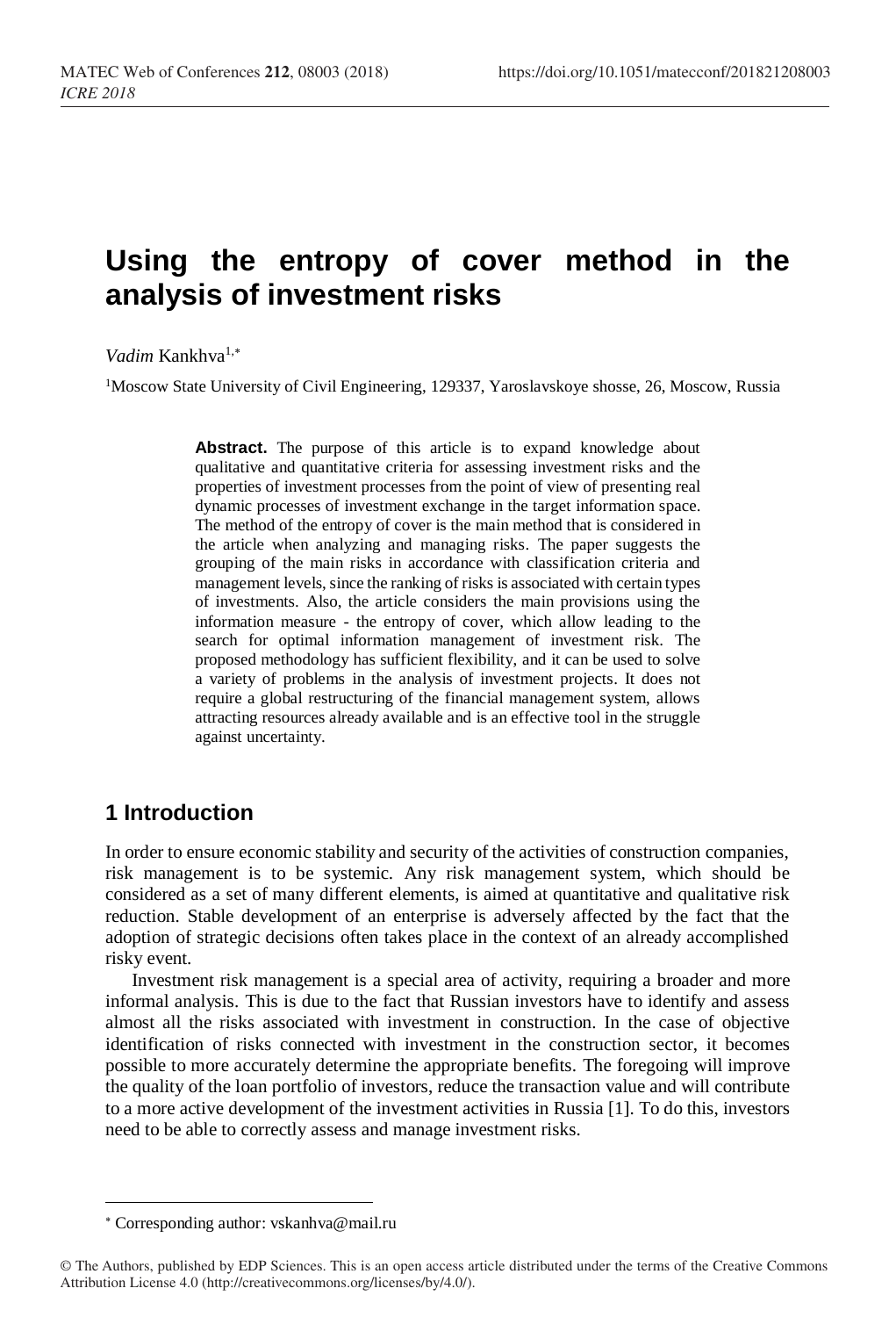## **2 Materials and Methods**

In this study, it is proposed to use the entropy of cover method as a method of risk management, which helps to form the target functional for each task to search for optimal information management of the investment risks.

Due to the fact that investing in construction projects is associated with a risk of not receiving the expected effects, businesses have to undertake bold and non-trivial actions, which, in turn, increase the risk. Hence, there is a need to analyze, evaluate and manage risks, in order to identify opportunities to return investments and make a profit [2].

The existing groupings of risks in most cases have shortcomings associated with the impossibility of their effective and unambiguous introduction into the organizational structure of management of a construction enterprise. Thus, the classification of risks must have integrity, aggregation, openness, and to be inherent [3].

The generalized classification of risks will have the following form (Figure 1). The main classification feature in this case will be the grouping of risks by the management levels in the enterprise.



**Fig. 1.** The generalized classification of risks.

Classification of investments based on the level of risk ranking is necessary for the analysis of investment risks, since their different levels are connected with the specific type of investment. Classification of the main types of investment, depending on the level of risk is presented on the Figure 2 [4].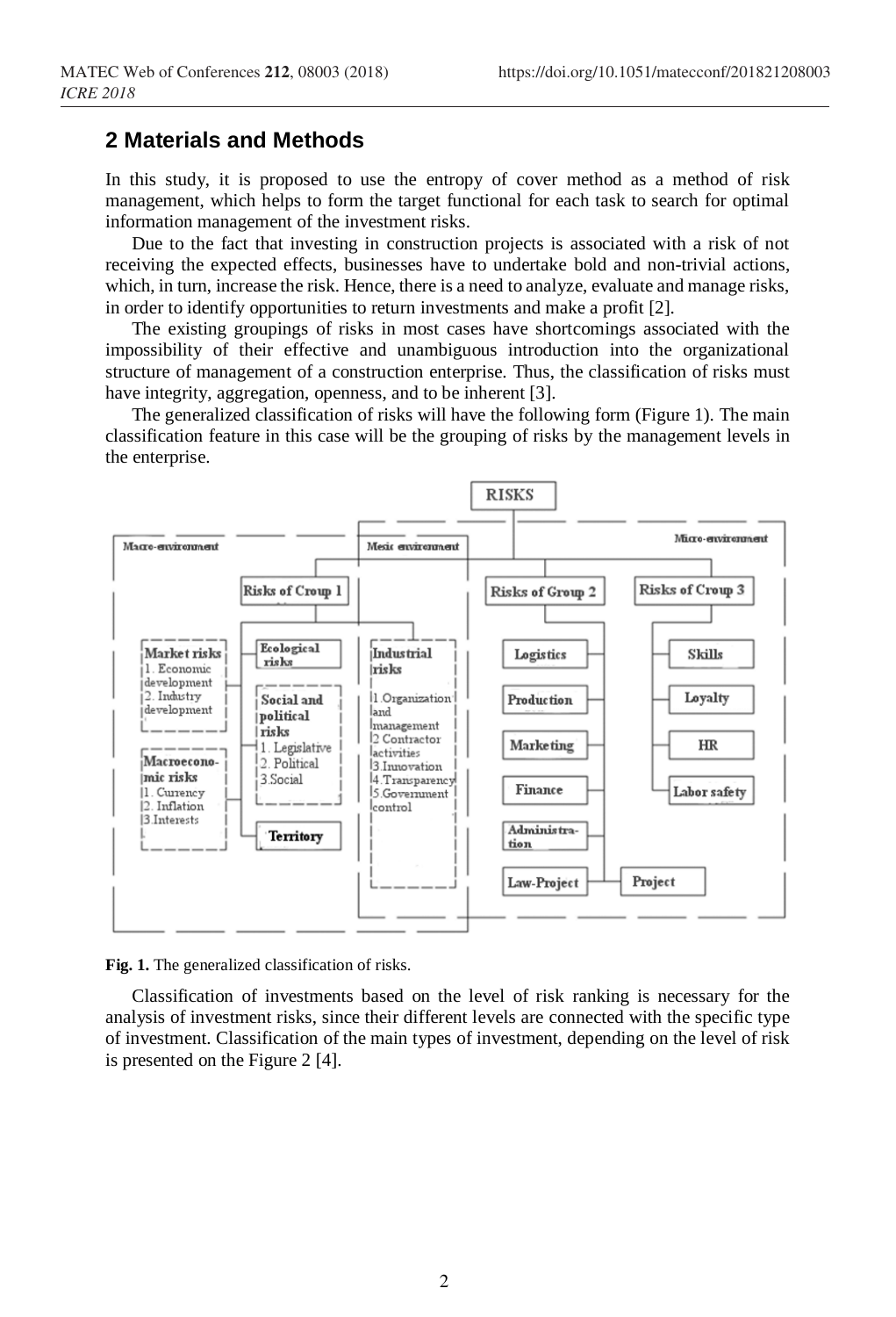

**Fig. 2** Classification of investments

The mathematical formulation of the above provisions with the use of an information measure, that is, the entropy of cover allows leading to the search for the optimal information management of investment risk [6, 7, 16].

### **3 Results**

The entropy of cover determines the degree of correspondence of the system's tactical and technical characteristics to their required values through the relative cover logarithm by bringing many real technical parameters by the set of required parameters to the norm.

In general, in the vector case of the degree of correspondence, the cover has the following form:

$$
P_{\rm p} = ||C_{Dp}D_T \cup D_T||_{\rm p} / ||D_T||_{\rm n}
$$
 (1)

where:  $C_{\text{Dp}}$  is the operation of addition to the set of real technical indicators  $D_{\text{p}}$ ,  $D_{\text{t}}$  is the set of required technical indicators,  $|| \cdot ||_p$  is the reduction operation to the norm.

As a reduction operation to the norm, the first, the second norm or the exponent from these quantities can be used. For vectors r, which characterize the general state of the control system object, the norm or this reduction has the following meaning: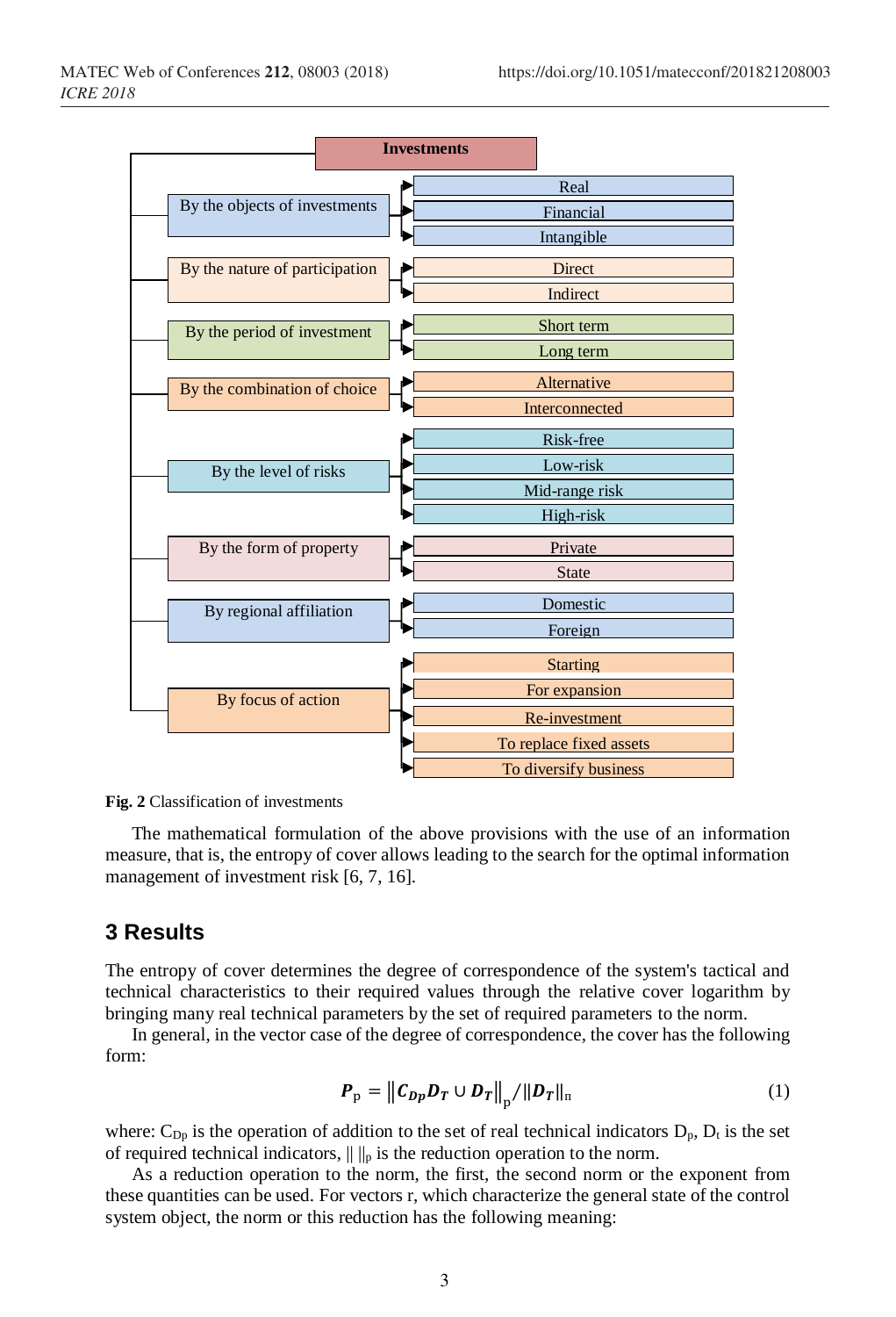$$
\begin{cases}\n||\{r_i\}\| = \left(\sum_{i=1}^m (r_i)^2\right)^{1/2} \\
||\{r_i\}\|_{\mathbf{r}} = \exp\{\sum_{i=1}^m |r_i|\}\n\end{cases}
$$
\n(2)

To determine the distance between vectors, we use the following expression of the reduction to the norm:

$$
\begin{cases}\n||r_k - r_l|| = \left(\sum_{i=1}^m (r_{ik} - r_{il})^2\right)^{1/2} \\
||r_k - r_l||_{\mathfrak{n}} = exp\{\sum_{i=1}^m |r_{ik} - r_{il}|\}\n\end{cases} \tag{3}
$$

General view of the entropy of cover:

$$
H_{\mathrm{n}}(D_{p}) = k \log \|C_{Dp}D_{T} \cup D_{T}\|_{p} / \|D_{T}\|_{\mathrm{n}}
$$
\n<sup>(4)</sup>

The coefficient k determines the units of measurement of the entropy of cover, similar to the case of the Shannon entropy. For the entropy of cover, the traditional entropy units with the index "p" are used.

Cover information is a value equal to the difference of the entropy of cover at the initial moment of time and entropy of cover at the current time, so the cover information determines the degree of the project development at the current stage of the project management system [8, 12]:

$$
I_{\mathrm{p}} = H_{\mathrm{p}}(D_{0}) - H_{\mathrm{p}}(D_{t})
$$
\n<sup>(5)</sup>

The information space of relations includes the elements of the expression of the target functional. In this case, the entropy of cover should decrease in the limit to zero, with the positive development of the process. The general view of the target functional is the following:

$$
F = T\big(H_H(D, t_H), H_K(D, t_K)\big) + \int_{T_H}^{T_K} J\big(u(R, t), h(D, t)\big)dt \to \min u \tag{6}
$$

where T ( $\cdot$ ) is the of functional terminants, H<sub>H</sub> ( $\cdot$ ) is the initial entropy of cover, H<sub>K</sub> ( $\cdot$ ) is the final entropy of cover, D is the vector of the generalized technical indicators of the company,  $T_{H}$ ,  $T_{K}$  is the initial and current time, J ( $\cdot$ ) - integrand of the functional, u( $\cdot$ ) is the resource management function,  $R(\cdot)$  is the resource vector, h  $(\cdot)$  is the current entropy of cover, which is defined as the entropy of cover in an infinitesimal increment:

$$
h(t) = \frac{dH(t)}{dt} = \lim_{\Delta t \to 0} \frac{H(t + \Delta t) - H(t)}{\Delta t} =
$$
  
= 
$$
\lim_{\Delta t \to 0} [ / \log (||C_{bp}D_T(t + \Delta t) \cup D_T(t + \Delta t) || / ||D_T(t + \Delta t) ||)
$$
  
- 
$$
/ \log (||C_{bp}D_T(t) \cup D_T(t) || / ||D_T(t) ||) ] / \Delta t
$$
 (7)

From the above formula it is clear that unlike the Shannon differential entropy, the entropy of cover has a correct definition in the differential form.

Terminant depends on the entropy of cover of the project at the beginning and at the final time part of the project process, so it has the form:

$$
T(H_H(D, t_H), H_K(D, t_K)) = H_K(D, t_H) - H_H(D, t_K) = -I_{\text{pf}}
$$
\n(8)

where:  $I_{pf}$  is the final cover information.

The integrand depends on the current entropy of cover and the control function being developed with respect to the resources of the project: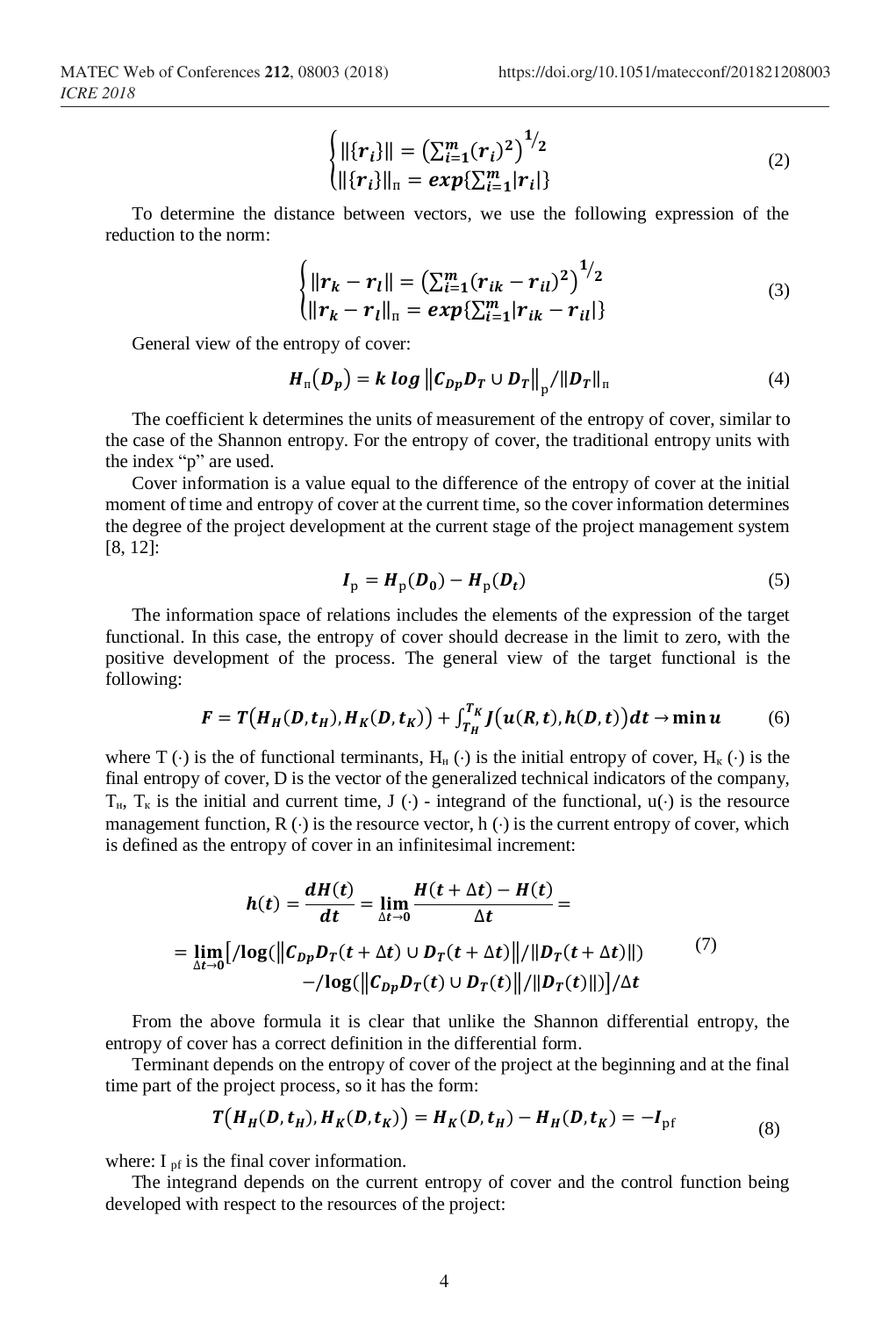$$
J(u(R,t),h(D,t)) = ut(D,t)Vh(D,t)
$$
\n(9)

where: V is the matrix of the effects of the components of the vector  $u(D, t)$  on the vector h (D, t), and the dimension of the matrix is  $n_u \times n_h$ . The elements of the matrix  $\{v_{k}\}\$ are the a priori adjustable coefficients  $\{\alpha_{k_l}\}$  for the corresponding positions of the elements  $\{u_{kl}\}$ in the differential equations of state [9, 12]. The equations of state describe the dynamics of the vector of state in the subject (resource) area of the relationship.

The optimal use of available resources is the main requirement for the control function and consists in the need to maximize the current entropy of cover.

Limitations on the ability to use resources for the elements  $[10 - 12]$  of the project management system:

≤

$$
\mathbf{F}_i \le \mathbf{H}_{\text{max }i}.\tag{10}
$$

The form of the constraint equations looks like the form of the target functional in accordance with a single approach to the description of the functioning of all elements of the project management system:

$$
F_i = T_i \left( H_{Hi}^0(R, t_H), H_{Ki}^0(R, t_K) \right) + \int_{T_H}^{T_k} J_i(u_i(R, t), h_i^0(R, t)) dt.
$$
 (11)

However, in connection with possible changes of resources both in the direction of increasing and decreasing, the concept of the entropy of cover expands, for which the generalized entropy of cover  $H^o$ <sub>i</sub> (R, t) and the current generalized entropy of cover  $h^o$ <sub>i</sub> (R, t) are introduced. In this case, the cover element is:

$$
P_{p}^{0} = \begin{cases} \|\left[C_{Rd}(R_{d} \cap R_{H}(t))\right] \cup (R_{d} \cap R_{H}(t))\|_{p}/\|R_{d} \cap R_{H}(t)\|_{p} \\ \|\left(R_{H}(t)\right\|_{p}/(\|R_{H}(t)\|_{1} - r\|C_{RH}(R_{d} \cap R_{H}(t))\|_{1}) \end{cases}
$$
(12)

where:  $R_d$  is the set of real resources of the project management system element,  $R_n$  (t) is the set of normative resources at the current stage of the life cycle of the project management system, r is the priority coefficient of the project management system element, for which the relative entropy of cover is calculated,  $r \in (0; 1)$ .

If the available resources are smaller than the normative ones, the first component of the vector is equal to 1 and cannot form an element of cover. In the absence of available resources we have an undefined situation: zero, divided by zero. Therefore, for  $R_d = \emptyset$  we will define the function on the first component of the vector by 1.

The generalized entropy of cover has the following form:

$$
H\left(P_{\text{op}}(t)\right) = k[log P_{\text{op1}}(t) + i log P_{\text{op2}}(t)] \tag{13}
$$

where: i is the imaginary unit.

At each stage of the project life cycle, the complex values of the generalized entropy of cover determine the degree to which the resources of the system element correspond to the normative values. The existing part corresponds to an excess of resources, imaginary - a shortage for other resources. The current situation allows taking into account the reaction of each element of the project management system to its participation in the process of resource exchange within the framework of this system [12].

The current generalized entropy of cover takes the form:

$$
h_i^o(R,t) = dH_i^o(R,t)/dt = \lim_{\Delta t \to 0} (H_i^o(R,t+\Delta t) - H_i^o(R,t)/\Delta t)
$$
 (14)

The terminant  $T_i(H_{H i}(R, t_H), H_{K i}(R, t_K))$  for expression (11) takes the form: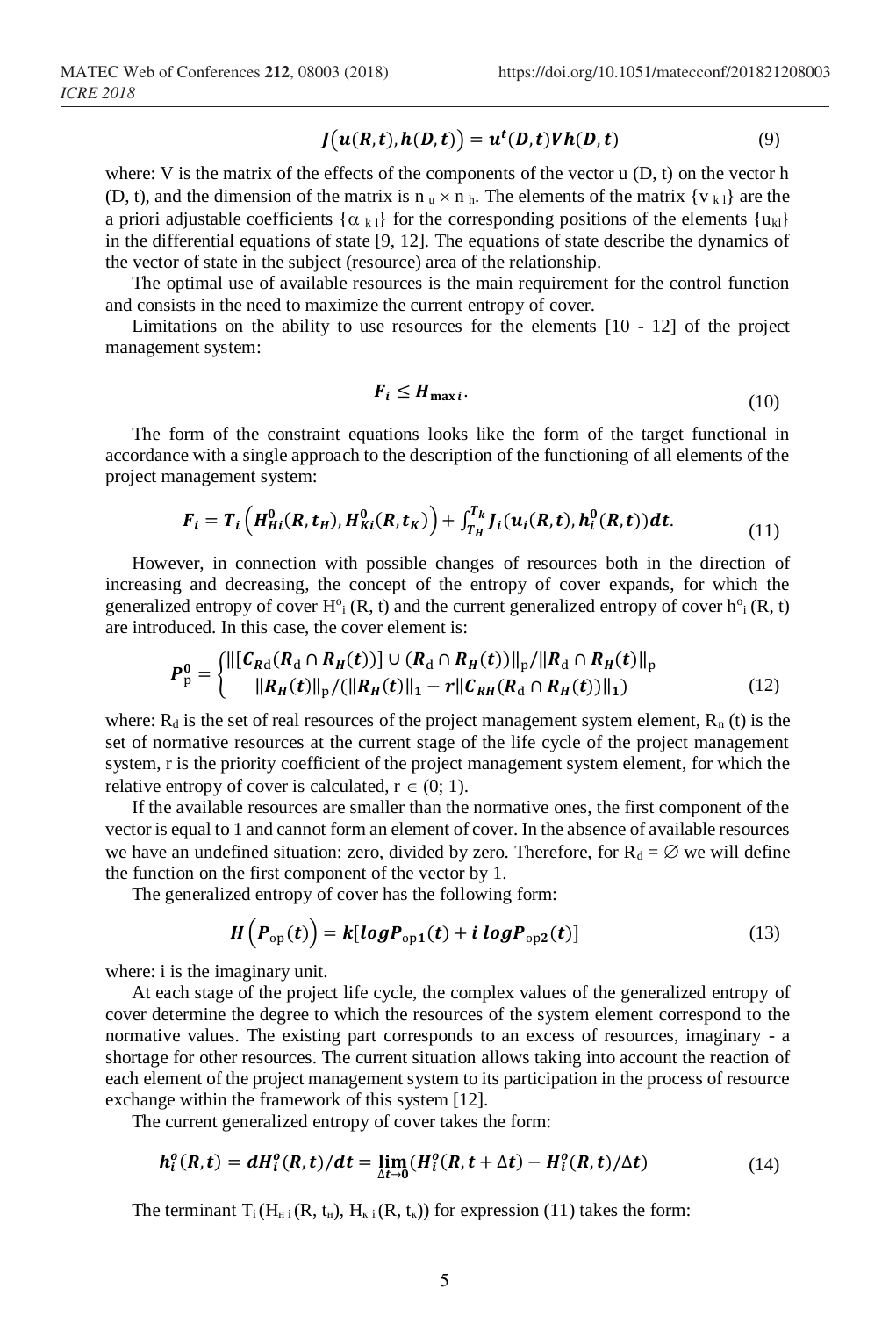$$
T_i\big(H_H(D_i, t_H), H_{Ki}(D_i, t_K)\big) = H_K^0(D_i, t_H) - H_{Hi}^0(D, t_K) = -I_{pfi}
$$
 (15)

The integrand  $J_i(u_i(R_i, t), h_i^o(R_i, t))$  for the expression (11) takes the form:

$$
J_i\Big(u_i(R_i,t),h^0(R_i,t)\Big) = u_i^t(R_i,t)V_i h_i^0(R_i,t)
$$
\n(16)

where:  $V_i$  is the matrix of the effects of the components of the vector  $u_i$  ( $R_i$ , t) on the vector  $h^o_i$  (R<sub>i</sub>, t), the dimension of the matrix  $n_{ui} \times n_{hi}$ . The elements of the matrix  $\{v_{kl}\}$  are the elements  $\{\alpha_{kl}\}\$ for the corresponding positions of the elements  $\{u_{kl}\}\$ .

Information processes that take place in the project management system will be defined as the current change in the entropy of cover (generalized entropy of cover) between the elements i and j of the project management system for the corresponding resources:

$$
I_{ij}^m(\Delta t) = H_{ij}\left(P_i^0(\{\alpha_{ij}\}, t + \Delta t)\right) - H_{ij}(P_i^0(\{\alpha_{ij}\}, t)) = -I_{ji}^m(\Delta t) \tag{17}
$$

where  $P^{\circ}$  ({ $\alpha$  i j}) is the shared generalized cover of the resource set of the i<sup>th</sup> element in accordance with its resource costs for the  $j<sup>th</sup>$  element, determined by the coefficient vector  $\{\alpha_{ii}\}.$ 

The quantitative change in the generalized differential entropy of cover over a certain period of time in the exchange of resources between the elements of the project management system is a generalized information flow of cover [12-15]. Thus, from the element i to the element j it has the following meaning:

$$
I_{ij}^{0}(\Delta t) = \int_{\Delta t} h^{0} \left( R_{i \to j}(t) \right) dt \qquad (18)
$$

# **4 Discussions**

The article examined the issues of assessing the effectiveness of investment projects and investment risks, as a result of the study of which the developed methodology for assessing integrated risk covered all the facets of uncertainty and efficiency arising during the activities of the organization at the stage of the investment decision-making to a particular project.

#### **5 Conclusion**

The proposed methodology does not require a global restructuring of the financial management system. It allows attracting already available labor resources and is the effective tool in the struggle against uncertainty. In addition to the dry mathematical apparatus, it pays attention to expert estimates. In addition, it should be noted that this methodology has very good flexibility, and it can be used to solve a variety of tasks in the investment projects analysis. As the main parameters by which projects are compared, it is permissible to use any criteria, and in unlimited quantities.

#### **References**

- 1. V. V. Gluhov, I. V. Ilin, Lecture Notes in Computer Science, **8638**, 509- 518 (2014)
- 2. A. K. Orlov, I. Y. Chubarkina, MATEC Web of Conferences, **106**, 08015 (2017)
- 3. V. Kankhva Procedia Engineering, **165,** 1300-1304 (2016)
- 4. R. S. Golov, V.V. Shilov, S. A. Silantiev, Paper presented at 2017 ASEE International Forum, Columbus, Ohio (2017)